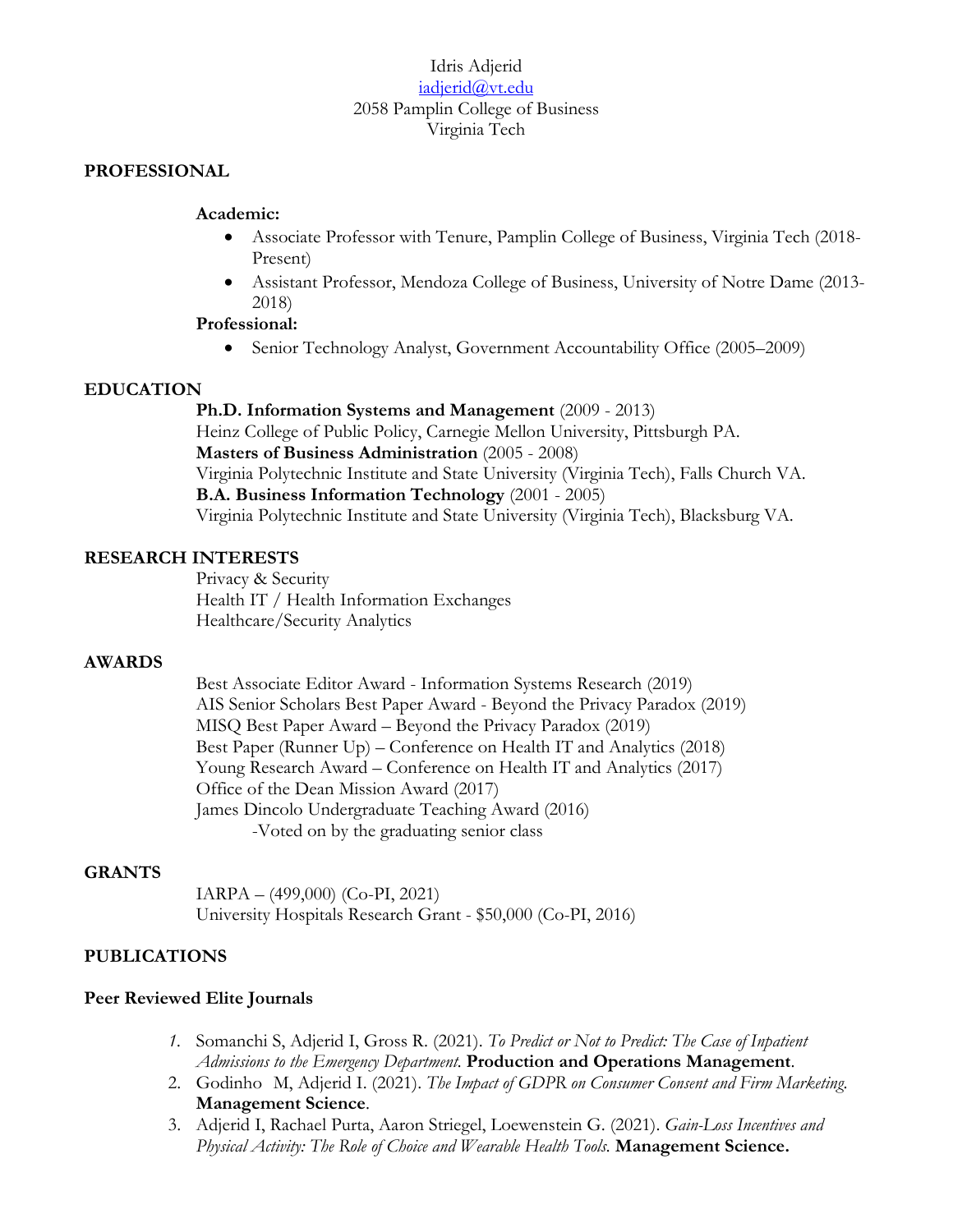- 4. Greenwood B, Adjerid I, Angst C, Meikle N. (2020). *How Unbecoming of You: Gender Biases in Perceptions of Ridesharing Performance*. **Journal of Business Ethics**.
- 5. D'Arcy J, Adjerid I, Angst C, Glavas A. (2020). *Is It Bad To Be Good? Corporate Social Responsibility and the Risk of Data Breach.* **Information Systems Research**.
- 6. Adjerid I, Acquisti A, Loewenstein G. (2018). *Framing, Choice Architecture, and Cascaded Privacy Choices.* **Management Science**.
- 7. Adjerid I, Adler-Milstein J, Angst C. (2018). *Reducing Healthcare Spending through Electronic Information Exchange: Aligning Provider and Insurer Incentives.* **Information Systems Research**. 29(10).
- 8. Adjerid I, Peer E, Acquisti A. (2018). *Beyond the Privacy Paradox: Objective versus Relative Risk in Privacy Decision Making.* **MIS Quarterly,** 42(2).
- *9.* Adjerid I and Kelley K. (2018). *Big Data Research in Psychology: A Framework for Research Advancement.* **American Psychologist (5 Year Impact Factor-8.59)**.
- 10. Acquisti A, Adjerid I, Balbeko R, Brandimarte L, Cranor L, Komanduri S, Leon P, Sadeh N, Wang Y, Wilson S. (2017). *Privacy and Security Nudges: Using Behavioral Economics to Improve Users' Choices.* **ACM Computing Surveys (Impact Factor – 7.99)**. 50 (3).
- 11. Adjerid, I., Acquisti, A., Telang, R., Padman, R., & Adler-Milstein, J. (2015). *The Impact of Privacy Regulation and Technology Incentives: The Case of Health Information Exchanges.* **Management Science**, 62(4), 1042-1063.

## **Context-Specific Peer Reviewed Journals**

- **1.** Jacobs J., Romanosky R., Adjerid I., Baker,W. (2020). *Improving Vulnerability Remediation Through Better Exploit Prediction.* **Journal of Cybersecurity**.
- 2. Broschak, J. P., Block, E. S., Koppman, S., & Adjerid, I. (2020). *Will We Ever Meet Again? The Relationship between Inter‐Firm Managerial Migration and the Circulation of Client Ties.* **Journal of Management Studies**, 57(6), 1106-1142.
- **3.** Adjerid, I., Samat, S., & Acquisti, A. (2016). *A Query-Theory Perspective of Privacy Decision Making.* **Journal Of Legal Studies** (0047-2530), 45: S97-S121.
	- 1. Washington & Lee University Law Journals ranking: #1 out of 39 in Jurisprudence and Legal Theory; #2 out of 34 in Economics and Law; and #7 out of 100 in Public Policy, Politics, and the Law
- 4. Wowak K, Adjerid I, Angst C. (2015). *Empirical ICT4D Research in Developing Countries: Processes, Challenges, and Lessons.* **Communications of the Association of Information Systems**, 38(21).
- 5. Acquisti A, Adjerid I, Brandimarte L. (2013). *Gone in 15 seconds: The Limits of Privacy Transparency and Control.* **IEEE Security & Privacy**, (4), 72-74.

# **Computer Science Proceedings**

- 1. Jacobs J., Romanosky R., Adjerid I., Edwards B. Roytman, M. (2020). *Exploit Prediction Scoring System (EPSS).* **Digital Threats Research and Practice**.
- 2. Almuhimedi H, Schaub F, Sadeh N, Adjerid I, Acquisti A, Gluck J, Cranor L, Agarwal Y. (2015). *Your Location has been Shared 5,398 Times!: A Field Study on Mobile App Privacy Nudging.* **In Proceedings of the 33rd Annual ACM Conference on Human Factors in Computing Systems (pp. 787-796)**. ACM.

**Press Mentions (20+): The Wall Street Journal:** [http://www.wsj.com/articles/apps-track-usersonce-every-3-minutes-](http://www.wsj.com/articles/apps-track-usersonce-every-3-minutes-1427166955)[1427166955](http://www.wsj.com/articles/apps-track-usersonce-every-3-minutes-1427166955) **WIRED:** <http://www.wired.com/2015/03/apps-snoop-location-way-think/> **Consumer Affairs:** [https://www.consumeraffairs.com/news/carnegie-mellon-study-your-apps-are](https://www.consumeraffairs.com/news/carnegie-mellon-study-your-apps-are-tracking-you-more-than-you-know-032415.html)[tracking-you-more-than-you-know-032415.html](https://www.consumeraffairs.com/news/carnegie-mellon-study-your-apps-are-tracking-you-more-than-you-know-032415.html)

3. Balebako R, Schaub F, Adjerid I, Acquisti A, Cranor L. (2015). *The Impact of Timing on the Salience of Smartphone App Privacy Notices.* **In Proceedings of the 5th Annual ACM CCS**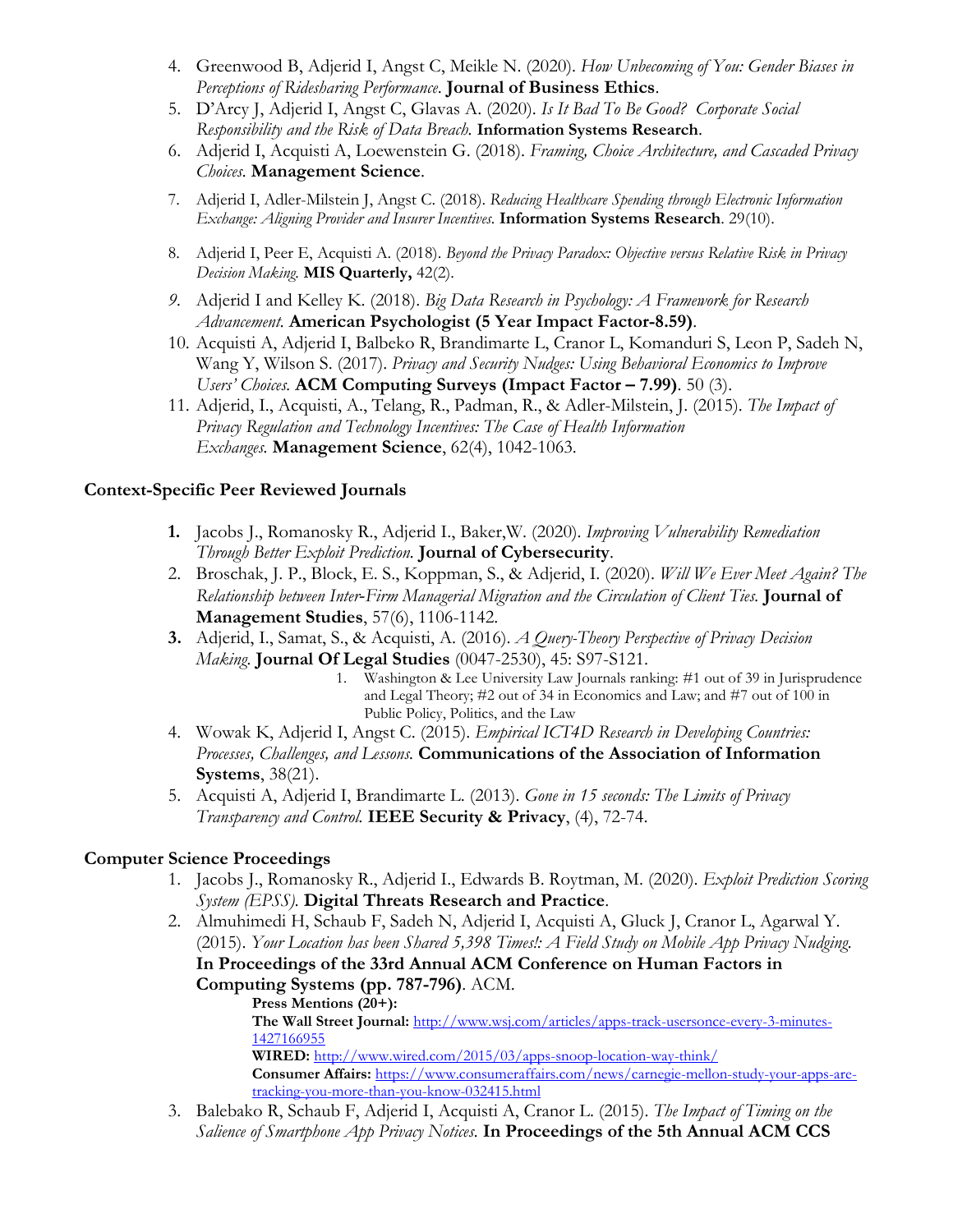**Workshop on Security and Privacy in Smartphones and Mobile Devices** *(pp. 63-67)*. ACM.

4. Adjerid I, Acquisti A, Brandimarte L, Loewenstein G. (2013). *Sleights of privacy: Framing, disclosures, and the limits of transparency.* **In Proceedings of the Ninth Symposium on Usable Privacy and Security (p. 9)**. ACM.

**Press Mentions: The New York Times:** [http://www.nytimes.com/2013/03/31/technology/web](http://www.nytimes.com/2013/03/31/technology/web-privacy-and-how-consumers-let-down-their-guard.html?_r=0)privacy-and-how-consumers-let-down-their-guard.html?  $r=0$ 

## **UNDER REVIEW**

- 1. Hydari Z, Adjerid I, Striegel, A. *Evaluating the Impact of Social Comparisons on Healthy Behaviors: The Case of Fitbit Leaderboards*. **Under Third Round Review**. Management Science.
- 2. Ayvaci M, Adjerid I, Ozer O. *Harnessing the Power of Data in the Age of Algorithm-Enabled Process Innovation: The Case of Sepsis Care.* **Under Second Round Review**. MSOM.
- 3. Adjerid I, Angst C, Devaraj S, Berente N. *Can A Hospital's Data Analytics' Capabilities Impact Patient Outcomes? Evidence from a multi-year panel*. **Under First Round Review**. Journal of Operations Management.
- 4. Adjerid I, Kormylo C. *Sing In and Stay a While: Choice Architecture and Users' Choice to Log Out.* **In Preparation for Submission**. MISQ.

# **WORKING PAPERS**

- 1. Buckman J, Adjerid I, Tucker C. *Privacy Regulations and Barriers to Public Health.*
- 2. Adjerid I, Angst C, Gross R. *There's an App for that: Solving the Healthcare Handoff Problem using Lightweight Mobile Applications*.
- 3. Adjerid I, Kelley K. *Predicting Need for Cognition from Clickstream Data.*
- 4. Schnadower E, Adjerid I, and Acquisti A. *Price Discrimination through Sponsored Search.*
- 5. Schnadower E, Adjerid I, and Acquisti A. *Better than Random? Ad Targeting and Product Fit.*

# **ADVISING**

## **Primary Advisor or Co-Advisor**

- 1. Cameron Kormylo (Virginia Tech)
- 2. Eduardo Abraham Schnadower Mustri (Carnegie Mellon University)

## **Dissertation Committee**

- 3. Daeeun Daniel Choi (Virginia Tech)
- 4. Eduardo Villacis Calderon (Virginia Tech)
- 5. Christopher Barhorst (Virginia Tech)

## **Undergraduate Research**

- 6. Marco Paes (Virginia Tech)
- 7. Brian Timana-Gomez (Virginia Tech)
- 8. Holly Kania (Virginia Tech)
- 9. Cam Kormylo (University of Notre Dame)
- 10. Nicole McAlee (University of Notre Dame)
- 11. Kara Cronin (University of Notre Dame)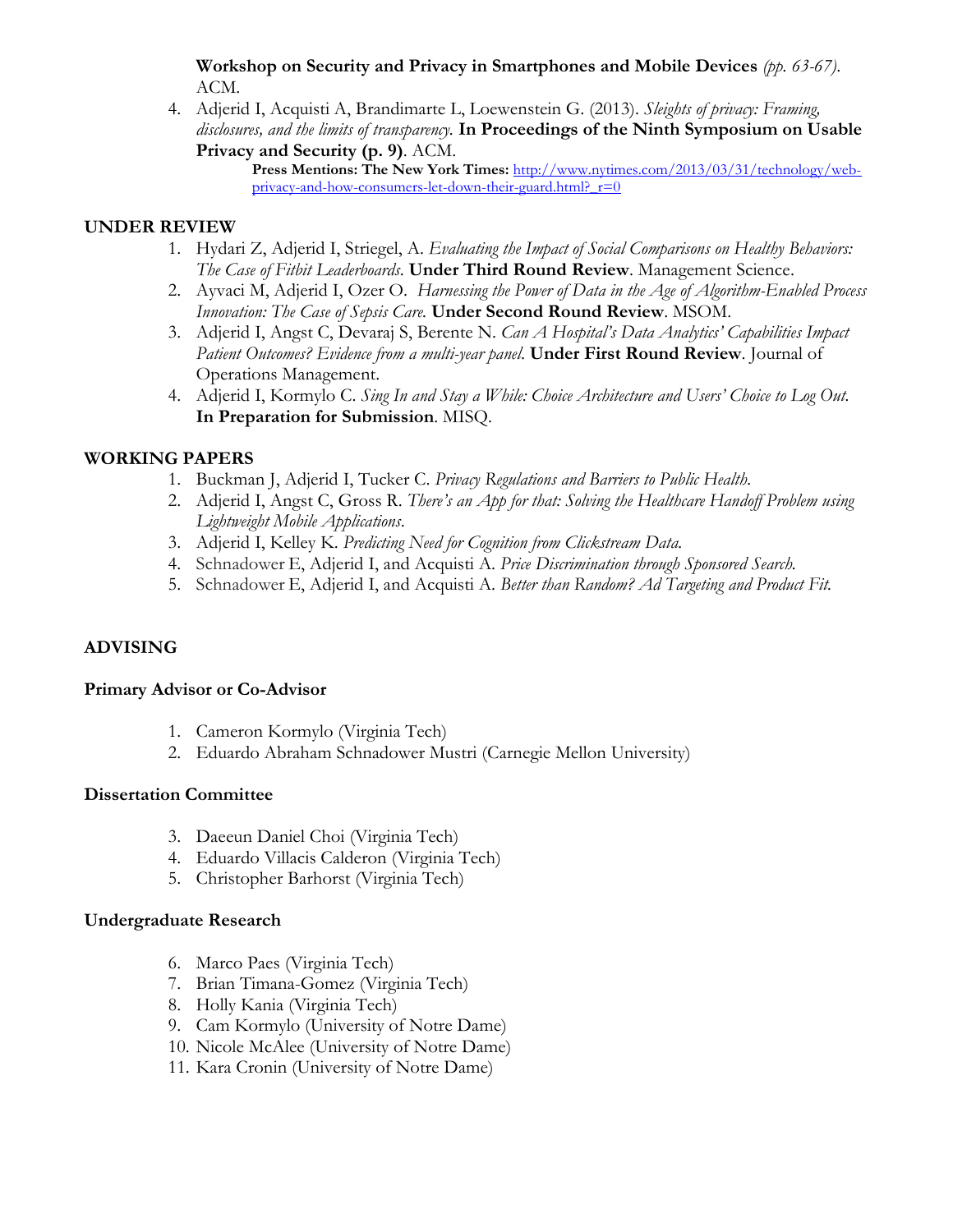### **INVITED TALKS**

Privacy Regulations and Barriers to Public Health. **University of Texas - Dallas**. Fall 2021.

The Impact of GDPR on Consumer Consent and Firm Marketing. **George Mason University**. Fall 2020.

The Impact of GDPR on Consumer Consent and Firm Marketing. **University of Delaware**. Fall 2020.

The Impact of GDPR on Consumer Consent and Firm Marketing. **Federal Communications Commission (FCC)**. Fall 2020.

Gamification and Health Wearables. **Carnegie Mellon University-Pitt Economics of IS Seminar**. Summer 2020.

Gamification and Health Wearables. **University of Florida**. Spring 2020.

Privacy, Regulation, and Innovation. Pamplin Alumni Evet. **Apple Headquarters, Cupertino CA**. Spring 2020.

The Impact of GDPR on Consumer Consent and Firm Marketing. **University of Arizona**. Spring 2020.

The Impact of GDPR on Consumer Consent and Firm Marketing. **Temple University**. Fall 2019.

The Impact of GDPR on Consumer Consent and Firm Marketing. **Desautels Faculty of Management - McGill University**. Fall 2019.

Invited Panelist. Privacy Regulation and the Economy. **National Association of Business Economists.** Spring 2019.

Aggressive Incentives and Physical Activity: The Role of Choice and Technology Decision Aids. **University of Rochester**. Spring 2019.

Aggressive Incentives and Physical Activity: The Role of Choice and Technology Decision Aids. **Indiana University**. Winter 2019.

Aggressive Incentives and Physical Activity: The Role of Choice and Technology Decision Aids. **University of Florida IS Seminar**. Fall 2018.

To Predict or Not to Predict: The Case of Inpatient Admissions to the Emergency Department. **IEEE Workshop on Privacy Aware Computing**. Fall 2018.

Choice Architecture, Framing, and Cascaded Privacy Choices. **Pamplin College of Business**. Fall 2017. Virginia Tech, Blacksburg, VA.

Choice Architecture, Framing, and Cascaded Privacy Choices. **Muma College of Business IS Seminar**. Fall 2017. University of South Florida, Tampa, FL.

Invited Panelist. **HHS Symposium on Privacy in Healthcare**. Fall 2017. Washington D.C.